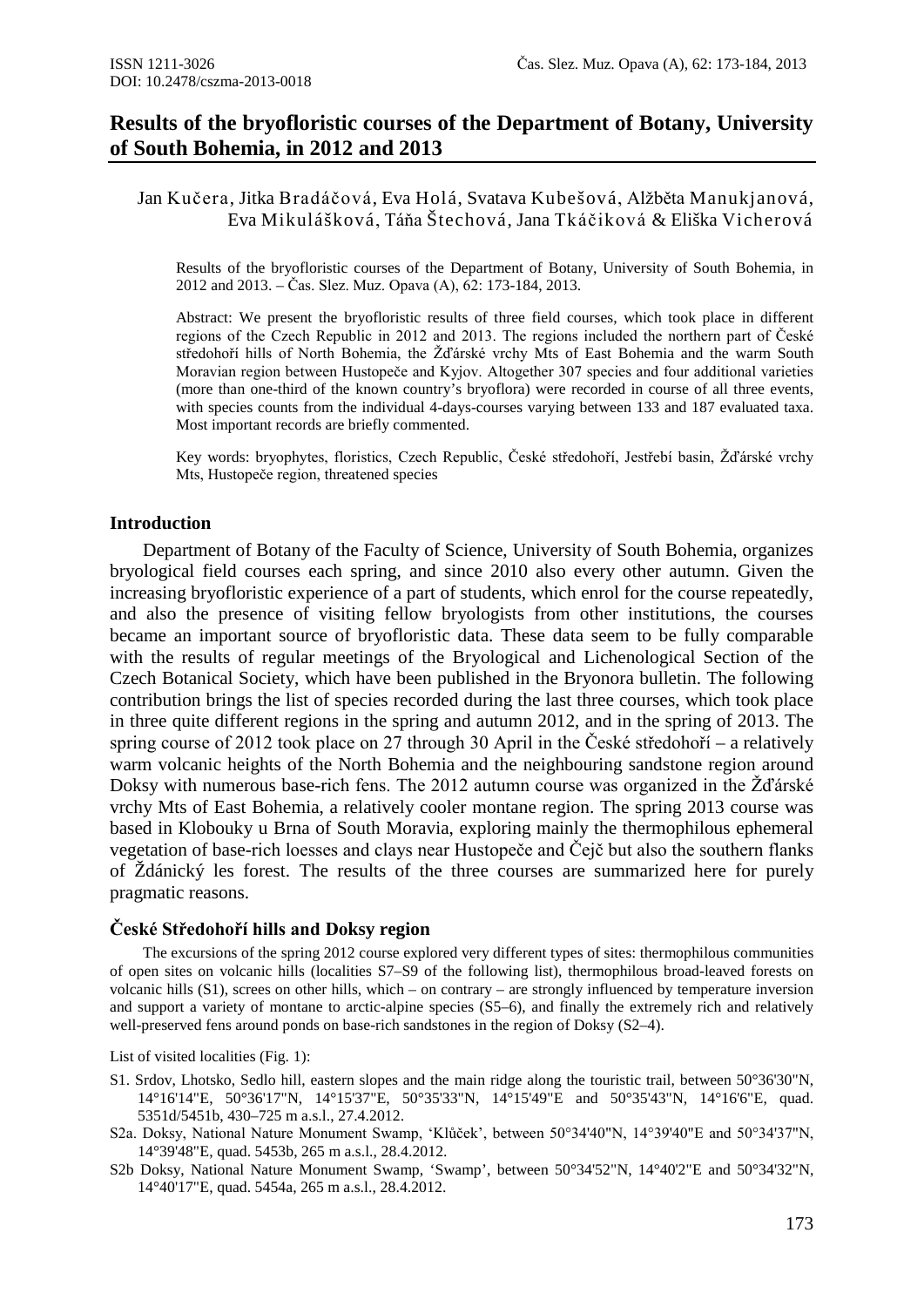- S3. Doksy, Staré Splavy: National Nature Monument Jestřebské slatiny, earlier fishpond 'Baronův rybník', between 50°36'13"N, 14°37'14"E, 50°36'8"N, 14°37'18"E and 50°36'11"N, 14°37'25"E, quad. 5353d, 260 m a.s.l., 28.4.2012.
- S4a. Jestřebí, National Nature Reserve Novozámecký rybník, a rich fen between 50°37'17"N, 14°34'31"E and 50°37'16"N, 14°34'40"E, quad. 5353c, 254 m a.s.l., 28.4.2012.
- S4b. Jestřebí, National Nature Reserve Novozámecký rybník, alder carr between 50°37'29"N, 14°34'13"E and 50°37'25"N, 14°34'20"E, quad. 5353c, 254 m a.s.l., 28.4.2012.
- S5. Verneřice: Nature Reserve Bobří soutěska, 0.5–2 km E of Loučky village, between 50°39'31"N, 14°20'34"E and 50°39'25"N, 14°21'38"E, quad. 5352a, 400–450 m a.s.l., 29.4.2012.
- S6. Merboltice/Valkeřice/M. Šachov: Kamenec hill, Nature Reserve Kamenná hůra, between 50°42'18"N, 14°20'55"E, 50°42'9"N, 14°21'27"E and 50°42'26"N, 14°21'49"E, quad. 5252c, 300–510 m a.s.l., 29.4.2012.
- S7. Žalhostice: Nature Monument Radobýl, between 50°32'5"N, 14°5'38"E, 50°31'49"N, 14°5'26"E and 50°31'48"N, 14°5'46"E, quad. 5450d, 300–390 m a.s.l., 30.4.2012.
- S8. Libochovany, Nature Reserve Kalvárie, southern slopes of the Kalvárie hill, 50°32'48–51"N, 14°2'55– 14°3'5"E, quad. 5450c, 200–240 m a.s.l., 30.4.2012.
- S9. Velké Žernoseky, Nature Reserve Kalvárie, southwestern slopes of the Malá Vendula hill above the railway, 50°32'45–47"N, 14°3'9–15"E, quad. 5450c, 150–200 m a.s.l., 30.4.2012.

#### **Žďárské vrchy Mts.**

The autumn 2012 course explored the montane vegetation of the Žďárské vrchy Mts. Although this mountain range is not particularly high (the highest summit reaches just 836 m a.s.l.), its isolated position and exposure to westerly winds makes its climate relatively harsh, and high montane and oceanic elements are not rare here. Visited localities, summarized in the following list, included montane, predominantly spruce forests with typical gneiss rock formations (Z2, Z3, Z5a), montane, predominantly beech forests (Z5b), moderately rich fens and carrs (Z1, Z4, Z6, Z7a), pine bogs (Z7b), and also regionally rare limestone outcrops (Z8).

List of visited localities (Fig. 1):

- Z1a. Sklené: Nature Reserve Olšina u Skleného, rich fen, 49°37'4–6"N, 16°0'38–43"E, quad. 6362c, 725 m a.s.l., 27.9.2012.
- Z1b. Dtto, alder carr in the NE part of the reserve, 49°37'6–8"N, 16°0'40–45"E, quad. 6362c, 730 m a.s.l., 27.9.2012.
- Z2. Sklené: Nature Monument Brožova skalka and surroundings on the SW slopes of the hill, forest 'Kopaniny', between 49°37'25"N, 16°0'15"E, 49°37'12"N, 16°0'45"E, 49°37'21"N, 16°0'55"E and 49°37'37"N, 16°0'25"E, quad. 6362c, 745–785 m a.s.l., 27.9.2012.
- Z3. České Milovy/Březiny: Nature Reserve Čtyři palice, surroundings of the yellow-marked touristic trail and the summit ridge of rock formations, 49°41'0–20"N, 16°5'34"E– 16°6'3"E, quad. 6362b, 630–730 m a.s.l., 28.9.2012.
- Z4. Pustá Rybná, Nature Reserve Damašek, rich fen, between 49°43'9"N, 16°7'28"E and 49°43'3"N, 16°7'45"E, quad. 6262d, 625–640 m a.s.l., 28.9.2012.
- Z5a. Herálec/Cikháj: red-marked touristic trail on N slopes of Stříbrná studánka between the pond on the Břímovka brook and Žákova hora reserve, between 49°39'29"N, 15°59'50"E and 49°39'38"N, 16°0'45"E, quad. 6361b/6362a, 700–750 m a.s.l., 29.9.2012.
- Z5b. Cikháj: National Nature Reserve Žákova hora, 49°39'10–30"N, 15°59'10–55"E, quad. 6361b, 780–810 m a.s.l., 29.9.2012.
- Z6. Vojnův Městec: National Nature Reserve Radostínské rašeliniště, between 49°39'22"N, 15°53'16"E and 49°39'46"N, 15°53'4"E, quad. 6361a, 620 m a.s.l., 29.9.2012.
- Z7a. Radostín: National Nature Reserve Dářko, wet meadows rich fens on the N edge of the bog pine forest Padrtiny, between 49°38'35"N, 15°52'19"E and 49°38'35"N, 15°52'36"E, quad. 6361c, 620 m a.s.l., 29.9.2012.
- Z7b. Radostín: National Nature Reserve Dářko *Pinus rotundata* wood Padrtiny, 49°38'18–36"N, 15°52'8– 43"E, quad. 6361c, 620 m a.s.l., 29.9.2012.
- Z8. Nové Město na Moravě, Studnice: disused limestone quarries ca. 0.5 km SE of the village, 49°36'2–6"N, 16°5'38–43"E, quad. 6362d, 780–790 m a.s.l., 30.9.2012.

#### **Hustopeče and Hodonín regions of South Moravia**

The spring 2013 course was based in Klobouky u Brna, which enabled the exploration of thermophilous communities on loess, clay and claystone cliffs near Klobouky, Čejč, Čejkovice, and Kurdějov (K1–3, K6) but interesting addition to this specific species spectrum was the bryoflora of southern flanks of the Ždánický les forest near Kyjov (K5).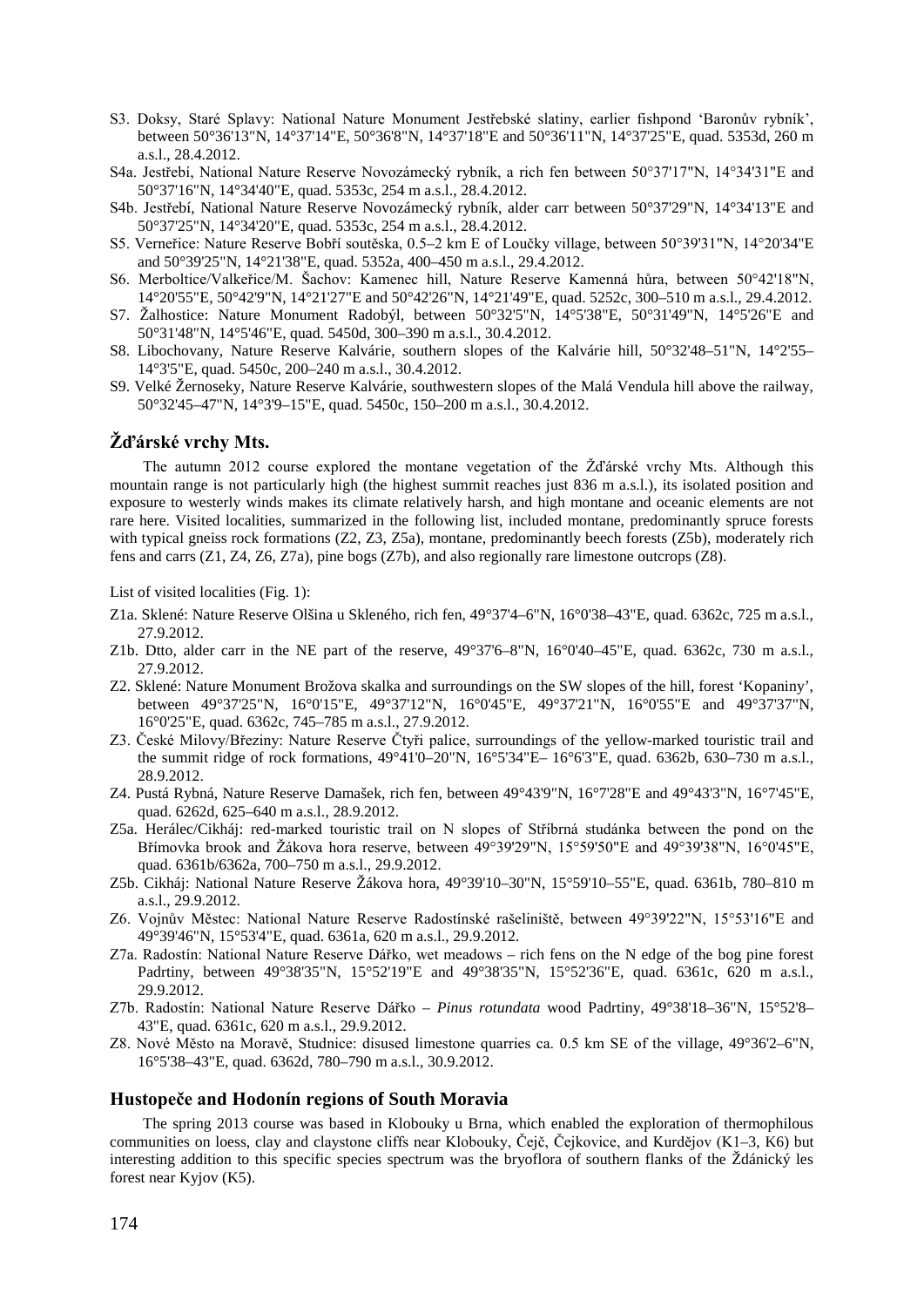List of visited localities (Fig. 1):

- K1: Klobouky u Brna: along the track to the vineyards 'Pod Plunary' and the wood 'Ochůzky' W of the town, between 48°59'42"N, 16°51'27"E, 48°59'25"N, 16°50'58"E and 48°59'37"N, 16°50'17"E, quad. 7067a, 250– 340 m a.s.l., 25.4.2013.
- K2a: Čejč: a track along the NE edge of the former salt lake 'Čejčské jezero' with claystone cliffs, including the Nature Monument Výchoz, between 48°56'32"N, 16°58'38"E and 48°56'21.5"N, 16°58'53"E, quad. 7067d, 180–190 m a.s.l., 26.4.2013.
- K2b: Dtto, Nature Reserve Špidláky, 48°56'11–16"N, 16°58'58"–16°59'05"E, quad. 7067d, 185–205 m a.s.l., 26.4.2013.
- K3: Čejkovice: vineyards 'Odměrky u Včelína' NE above the village and Nature Reserve Čejkovické Špidláky, between 48°54'21"N, 16°56'56"E, 48°54'35"N, 16°57'44"E and 48°55'3"N, 16°57'28"E, quad. 7067d, 200– 260 m a.s.l., 26.4.2013.
- K4: Lovčice: walls and rock outcrops along the road between the church and the end of built-up area in the Jordánek valley, between 49°3'57"N, 17°3'20.5"E and 49°4'11"N, 17°3'22"E, quad. 6968a, 240 m a.s.l., 27.4.2013.
- K5: Lovčice: Ždánický les forest, Jordánek valley up to the main ridge 'U Slepice', nature reserve 'U Vrby' and Lovčický potok valley, between 49°4'13"N, 17°3'12.5"E, 49°6'2"N, 17°3'9"E and 49°4'57"N, 17°4'36"E, quad. 6968a/c, 240–420 m a.s.l., 27.4.2013.
- K6: Kurdějov: Nature Reserve Kamenný vrch and open clay exposures 'Hájenka', ca. 600 m NNW of Kamenný vrch summit, between 48°57'50"N, 16°45'8"E, 48°58'0"N, 16°45'15"E and 48°58'17"N, 16°44'59"E, quad. 7066a/b, 280–335 m a.s.l., 28.4.2013



**Fig 1:** Map of the Czech Republic with location of visited sites

#### **Results**

In the following list of the recorded species, the nomenclature and Red List categories correspond to the last checklist version (Kučera et al. 2012). Locality codes correspond to the above listed sites, the abbreviation 'not.' stands for noted, uncollected species (in some cases the species were collected for evening determination but not further herbarised). The collectors' abbreviations and respective herbarium locations are as follows: JK (Jan Kučera,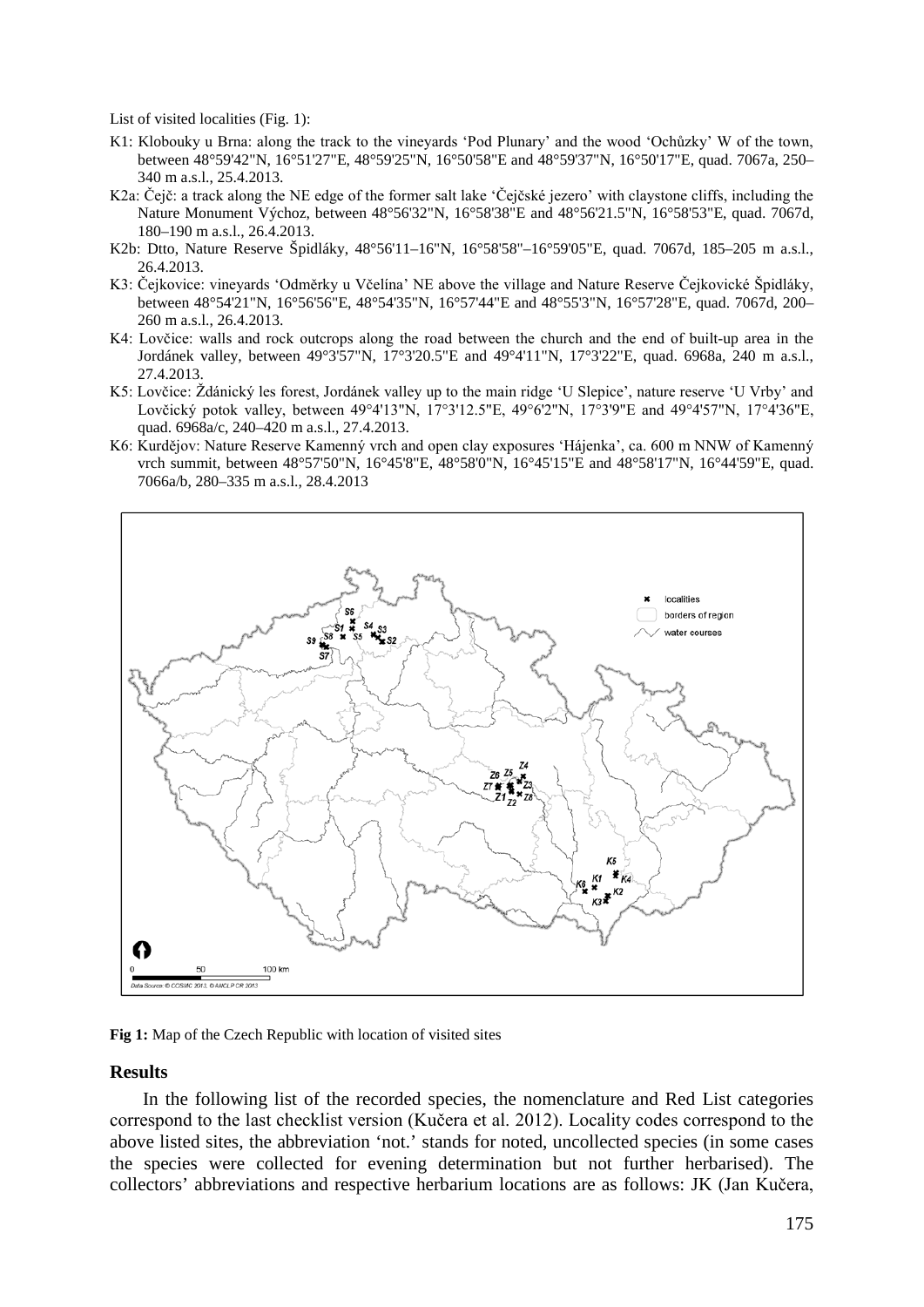herbarium CBFS), JB (Jitka Bradáčová, herbarium CBFS), EV (Eliška Vicherová, herbarium CBFS), TS (Táňa Štechová, herbarium CBFS), EM (Eva Mikulášková, priv. herb.), JT (Jana Tkáčiková, herbarium VM), SK (Svatava Kubešová, herbarium BRNM).

#### **Liverworts:**

*Aneura maxima* [LR-nt]: **Z1b** JK *Aneura pinguis*: **S2a** JB; **Z1a** not.; **Z4** JK *Barbilophozia barbata*: **S1** not.; **S5** not.; **S6** not.; **S7** not.; **Z3** not. *Barbilophozia hatcheri*: **Z2** not.; **Z3** not. *Barbilophozia lycopodioides*: **S6** JB *Bazzania trilobata*: **S5** not.; **S6** not. *Blasia pusilla*: **Z5a** not. *Calypogeia azurea*: **Z5a** not. *Calypogeia fissa* [LR-nt]: **S2a** not.; **S2b** JK *Calypogeia integristipula*: **S1** not.; **S2a** not.; **S6** not.; **Z1b** not.; **Z3** not.; **Z5a** not.; **Z7b** not. *Calypogeia neesiana*: **Z7b** JK *Cephalozia bicuspidata*: **S1** not.; **S2a** not.; **S5** not.; **Z1b** not.; **Z3** not.; **Z5a** not.; **Z5b** not. *Cephalozia catenulata* [LR-nt]: **Z3** JK; **Z5a** JK; **Z5b** not.; **Z7b** EV *Cephalozia connivens*: **S2b** not.; **Z7b** JK *Cephalozia macrostachya* [VU]: **S2b** JK *Cephaloziella divaricata*: **K1** not.; **S6** not.; **Z3** JK *Cephaloziella elachista* [EN]: **Z7b** JK *Cephaloziella rubella*: **S3** JK *Cephaloziella sp.*: **K2b** not. *Chiloscyphus coadunatus*: **K1** not.; **S1** not.; **S5** not.; **S6** not.; **S7** not.; **Z1a** not.; **Z5b** not.; **Z8** not. *Chiloscyphus minor*: **K1** JT; **S1** not.; **S5** not.; **S7** not.; **Z8** not. *Chiloscyphus pallescens* [LC-att]: **Z1a** not. *Chiloscyphus polyanthos*: **S4a** not.; **S4b** not.; **S5** not. *Chiloscyphus profundus*: **K1** not.; **K5** JT; **S1** not.; **S2a** not.; **S4a** not.; **S5** not.; **S6** not.; **Z1b** not.; **Z3** not.; **Z5b** not.; **Z6** not.; **Z7b** not. *Conocephalum conicum*: **S5** not.; **Z1b** not. *Diplophyllum albicans*: **S5** JB *Fossombronia wondraczekii*: **Z3** JK *Frullania dilatata*: **K1** not.; **K5** not. *Gymnocolea inflata*: **S2b** JK; **S5** not. *Kurzia pauciflora* [VU]: **S2b** JB *Lepidozia reptans*: **K1** not.; **S1** not.; **S5** not.; **Z1b** not.; **Z2** not.; **Z3** not.; **Z5b** not.; **Z7b** not. *Lophozia ventricosa* s. l.: **S2a** not.; **Z3** not. *Lophozia ventricosa* var. *silvicola* [LC-att]: **S5** JK; **Z3** not. *Marchantia polymorpha* subsp. *polymorpha*: **K5** not.; **S5** not. *Marsupella emarginata*: **S6** JB; **Z3** not. *Metzgeria furcata*: **K5** not.; **S5** not.; **Z5b** not. *Mylia anomala*: **Z7b** not. *Odontoschisma denudatum* [LC-att]: **Z7b** JK *Odontoschisma sphagni* [EN]: **S2b** JK *Orthocaulis attenuatus*: **Z3** not. *Pellia endiviifolia*: **K5** not.; **Z1a** not. *Pellia epiphylla*: **Z1a** not.; **Z5a** not. *Plagiochila asplenioides*: **S5** not. *Plagiochila porelloides*: **K1** not.; **K5** not.; **S5** not.; **S6** not.; **Z8** not. *Porella cordaeana* [LR-nt]: **S5** JK *Porella platyphylla*: **K5** not. *Pseudolophozia sudetica*: **S5** not.; **S6** not. *Ptilidium ciliare*: **S5** not.; **S6** not.; **Z3** not. *Ptilidium pulcherrimum*: **S1** not.; **S2a** not.; **S5** not.; **Z1b** not.; **Z3** not.; **Z5b** not. *Radula complanata*: **K5** not.; **S5** not. *Riccardia chamedryfolia* [VU]: **S2a** JK *Riccardia multifida* [LC-att]: **S2a** JB; **Z1a** not. *Riccardia palmata* [LC-att]: **Z5a** JK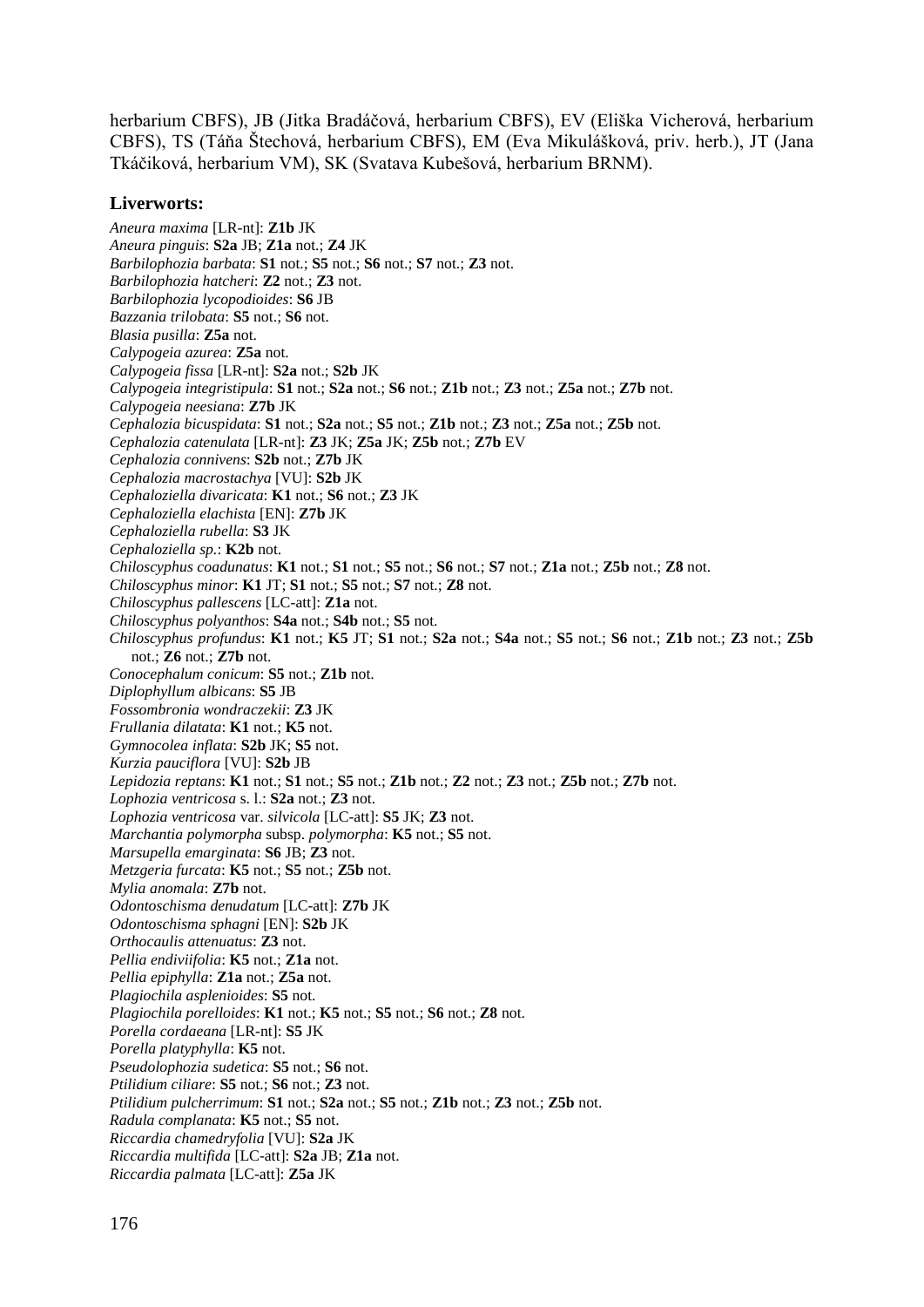*Scapania curta*: **S1** JB *Scapania irrigua*: **Z1a** not. *Scapania nemorea*: **S5** not.; **S6** not.; **Z3** not.; **Z5a** not. *Scapania umbrosa*: **Z5a** not.; **Z5b** not. *Scapania undulata*: **Z5a** not. *Solenostoma gracillimum*: **Z3** JK; **Z5a** not.; **Z5b** not. *Sphenolobus saxicola* [VU]: **S5** JK; **S6** JK *Tritomaria exsectiformis* [LC-att]: **Z3** not.

*Tritomaria quinquedentata*: **S5** not.; **S6** not.

#### **Mosses:**

*Abietinella abietina* var. *abietina*: **K2b** not.; **K3** not.; **K4** not.; **K6** not.; **Z8** SK *Acaulon triquetrum* [VU]: **K2b** EV, JK, JB; **K3** not. *Alleniella complanata*: **K5** not. *Aloina aloides* var. *ambigua* [EN]: **K3** JK *Aloina obliquifolia*: **K2a** not.; **K6** not. *Aloina rigida*: **K2a** JK; **K6** cf *Amblystegium serpens*: **K1** JT; **K2a** not.; **K2b** not.; **K3** not.; **K5** not.; **S1** not.; **S4a** not.; **S4b** not.; **S5** not.; **S8** not.; **Z3** not.; **Z5b** not.; **Z8** JK *Andreaea rupestris*: **S5** not.; **S6** not.; **Z3** not. *Anomodon attenuatus*: **K5** not. *Anomodon longifolius*: **K5** not. *Atrichum undulatum*: **K1** not.; **K5** not.; **S1** not.; **S4a** not.; **S5** not.; **S6** not.; **S7** not.; **Z1b** not.; **Z3** not.; **Z5a** not.; **Z5b** not. *Aulacomnium palustre*: **S2a** not.; **S2b** not.; **S3** not.; **S4a** not.; **Z1a** not.; **Z4** SK; **Z7a** not.; **Z7b** not. *Barbula unguiculata*: **K1** JT; **K2a** JK; **K2b** JK; **K3** JK; **K5** not.; **K6** not.; **S9** not.; **Z8** not. *Bartramia halleriana* [LR-nt]: **S5** JK *Bartramia pomiformis*: **K1** not.; **S5** JK; **S6** not. *Brachytheciastrum velutinum*: **K1** JT; **K2b** not.; **K5** not.; **S1** not.; **S5** not.; **S6** not.; **S7** not.; **S8** not.; **S9** not.; **Z3** not.; **Z5b** not.; **Z8** not. *Brachythecium albicans*: **K1** not.; **K3** JT; **S1** not.; **S5** not.; **Z3** not. *Brachythecium campestre* [LC-att]: **S1** JK, JB; **Z3** JK *Brachythecium* cf. *mildeanum* [LC-att]: **Z1a** not. *Brachythecium glareosum*: **K1** JT; **Z8** not. *Brachythecium rivulare*: **S1** not.; **S4a** not.; **S4b** not.; **S5** not.; **Z1a** not.; **Z1b** JK; **Z4** not. *Brachythecium rutabulum*: **K1** not.; **K2a** not.; **K2b** not.; **K3** not.; **K5** not.; **K6** not.; **S1** not.; **S5** not.; **S6** not.; **S7** not.; **S8** not.; **Z1b** not.; **Z3** not.; **Z5b** not.; **Z8** not. *Brachythecium salebrosum*: **K1** JT; **K2a** not.; **K5** not.; **K6** not.; **S1** not.; **S3** not.; **S5** not.; **Z1a** not.; **Z2** JK; **Z3** not.; **Z5b** not. *Brachythecium tommasinii* var. *tommasinii*: **K5** JT *Breidleria pratensis* [LC-att]: **Z1a** not.; **Z4** SK; **Z7a** not. *Bryoerythrophyllum recurvirostrum*: **K6** not.; **S1** not.; **S5** JK; **Z8** not. *Bryum argenteum*: **K1** not.; **K2a** JK; **K2b** JK; **K4** not.; **K5** not.; **S5** not.; **S7** not.; **S8** not.; **S9** not.; **Z8** not. *Bryum caespiticium*: **K1** EV; **K2a** not.; **K3** not.; **K6** JK; **S8** not.; **S9** not. *Bryum capillare*: **K1** not.; **K2a** not.; **K3** not.; **S7** not.; **S8** not. *Bryum dichotomum*: **K2a** JK *Bryum funkii* [DD]: **K2a** JK *Bryum moravicum*: **K1** not.; **K2a** not.; **K4** not.; **K5** not.; **K6** not.; **S5** JK; **S7** not.; **Z5b** not.; **Z8** not. *Bryum pseudotriquetrum* var. *bimum* [LC-att]: **S2a** JK *Bryum pseudotriquetrum* var. *pseudotriquetrum*: **S3** not.; **Z1a** not.; **Z4** SK; **Z7a** not. *Bryum radiculosum* [LC-att]: **K2b** JB; **K4** EM *Calliergon cordifolium*: **S2a** not.; **S4b** not.; **Z1a** not.; **Z4** not.; **Z7a** not. *Calliergonella cuspidata*: **K1** not.; **K3** not.; **S2a** not.; **S3** JK; **S4a** not.; **S4b** not.; **Z1a** not.; **Z4** SK; **Z7a** JK *Calliergonella lindbergii*: **Z1a** not. *Campyliadelphus chrysophyllus*: **K2b** not.; **K3** JT; **K6** JK *Campylidium calcareum* [LC-att]: **K1** not.; **K5** EV; **K6** JK *Campylidium sommerfeltii* [LC-att]: **Z2** JK; **Z5b** not. *Campylium stellatum* [LR-nt]: **S3** not.; **Z1a** not.; **Z4** not.; **Z7a** not. *Campylophyllum halleri* [EN]: **Z8** JK *Campylopus flexuosus*: **S2b** JK; **S6** not.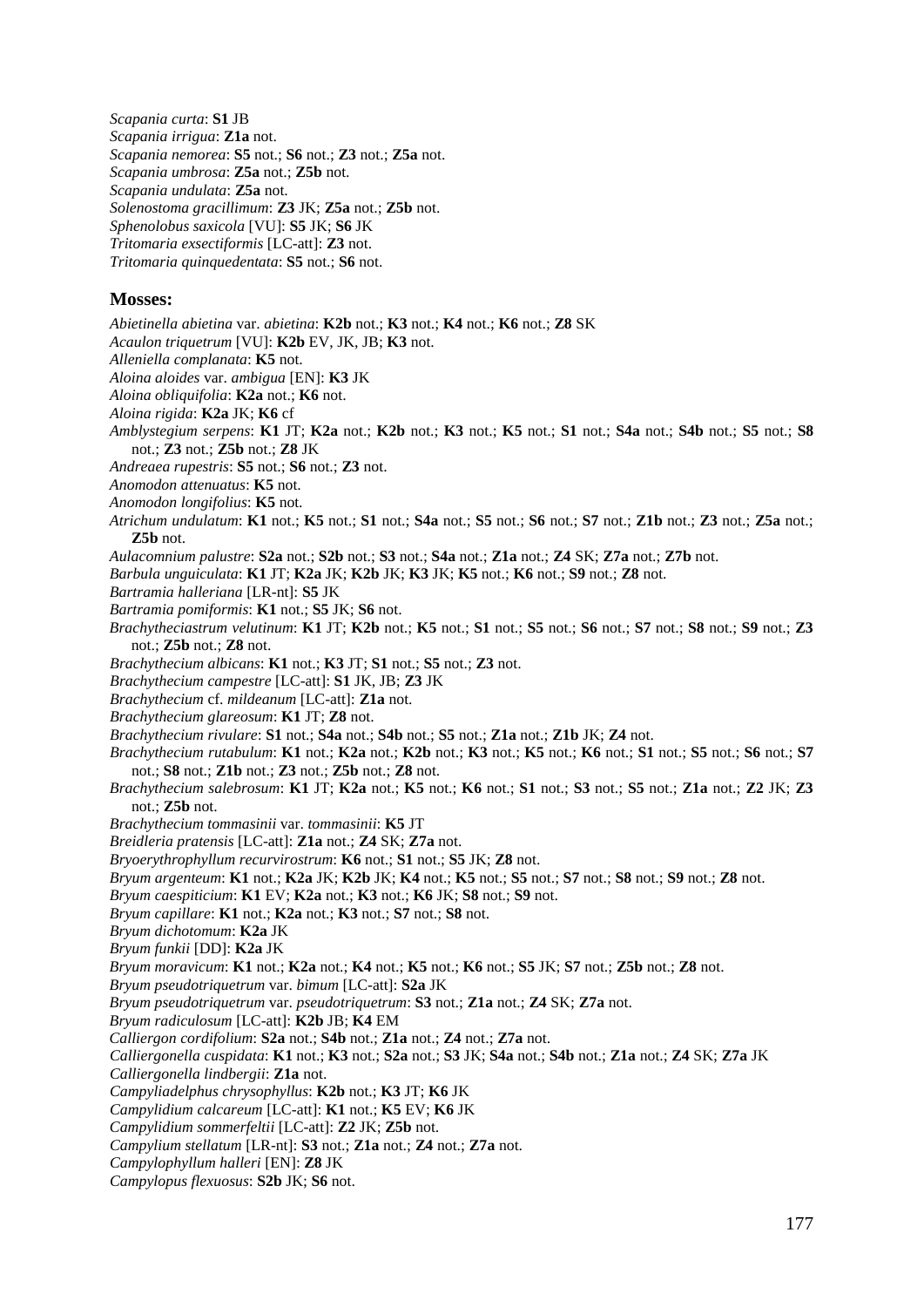*Campylopus introflexus*: **S2b** JK; **Z6** SK *Ceratodon purpureus*: **K1** not.; **K2a** not.; **K2b** not.; **K3** not.; **K4** not.; **K5** not.; **S1** not.; **S4a** not.; **S5** not.; **S6** not.; **S7** not.; **S8** not.; **S9** not.; **Z1a** not.; **Z3** not.; **Z8** not. *Cirriphyllum piliferum*: **K1** not.; **S1** not.; **S5** not.; **S6** not.; **Z1a** not.; **Z4** not. *Climacium dendroides*: **K6** not.; **S4a** not.; **Z1a** not.; **Z4** SK; **Z7a** SK *Coscinodon cribrosus*: **S1** not. *Cratoneuron filicinum*: **K5** not. *Ctenidium molluscum*: **K6** not.; **S3** JK *Cynodontium polycarpon*: **S1** not.; **S5** not.; **S6** JK; **Z2** not.; **Z3** not. *Cynodontium strumiferum*: **S1** JK *Cynodontium tenellum* [VU]: **S5** JK *Dichodontium pellucidum*: **S5** JB *Dicranella heteromalla*: **K1** not.; **K5** not.; **S1** not.; **S2a** not.; **S5** not.; **S6** not.; **Z1a** not.; **Z1b** not.; **Z3** not.; **Z5b** not. *Dicranella rufescens*: **Z3** JK *Dicranella schreberiana*: **K5** EV *Dicranella staphylina*: **K5** JB *Dicranodontium denudatum*: **Z1b** not.; **Z2** not.; **Z3** not. *Dicranoweisia cirrata*: **S2a** not.; **S5** not. *Dicranum bonjeanii* [LR-nt]: **S3** JK *Dicranum montanum*: **K5** not.; **S1** not.; **Z1b** JK; **Z3** not.; **Z5b** not.; **Z7b** not. *Dicranum polysetum*: **S6** not.; **Z6** not.; **Z7b** not. *Dicranum scoparium*: **S1** not.; **S2a** not.; **S3** not.; **S5** JK; **S6** not.; **S7** not.; **Z1a** not.; **Z1b** not.; **Z3** not.; **Z5b** not.; **Z6** not.; **Z7b** not. *Dicranum tauricum*: **K5** not.; **S1** not.; **S5** JK; **Z3** not. *Dicranum viride* [LR-nt]: **Z5b** JK *Didymodon acutus* [LC-att]: **K2b** JK *Didymodon cordatus* [VU]: **K2a** JK, JB; **K2b** not.; **K6** JK *Didymodon fallax*: **K1** JB, JT; **K2a** not.; **K2b** JK; **K3** JT; **K5** JT; **K6** not.; **Z8** not. *Didymodon rigidulus*: **K1** JB; **K2a** not.; **K4** not.; **K5** not.; **K6** JK; **Z8** not. *Didymodon spadiceus* [LR-nt]: **K5** JK *Diphyscium foliosum* [LC-att]: **Z3** SK *Drepanocladus aduncus*: **Z6** not. *Drepanocladus polygamus* [VU]: **S2a** JK *Encalypta streptocarpa*: **Z8** not. *Encalypta vulgaris*: **S9** JK *Eurhynchiastrum pulchellum* [LC-att]: **K5** JK, JT *Eurhynchium angustirete*: **S1** not.; **S5** not.; **S6** not. *Fissidens adianthoides* [LC-att]: **S2a** JB; **Z1a** not.; **Z7a** JK *Fissidens bryoides* agg.: **K5** not. *Fissidens dubius* var. *dubius*: **K2b** not.; **K3** not.; **K5** not.; **K6** JK; **S7** not. *Fissidens exilis*: **K1** JB, JT *Fissidens taxifolius*: **K1** JT; **K5** EV, JT *Fontinalis antipyretica*: **S5** not. *Funaria hygrometrica*: **K2a** not.; **K3** not.; **K5** not.; **S6** not. *Grimmia donniana*: **S5** not. *Grimmia hartmanii*: **S1** not.; **S5** not.; **S6** not.; **Z3** not. *Grimmia laevigata*: **S8** not.; **S9** not. *Grimmia muehlenbeckii*: **S1** not.; **S6** not. *Grimmia ovalis*: **S7** not.; **S8** not.; **S9** not. *Grimmia pulvinata*: **K1** not.; **K2b** not.; **K4** JT; **K6** not.; **S5** not.; **S8** JK; **S9** not. *Hedwigia ciliata*: **S1** not.; **S6** not.; **Z2** not.; **Z3** not. *Herzogiella seligeri*: **S1** not.; **S5** not.; **Z1b** not.; **Z3** JK; **Z5b** not. *Heterocladium dimorphum* [LR-nt]: **K1** JK, JB, JT *Heterocladium heteropterum*: **S5** not. *Homalia trichomanoides*: **S5** not. *Homalothecium lutescens*: **K2a** JT; **K3** not.; **K4** not.; **K6** not. *Homalothecium sericeum*: **K1** not.; **K4** not.; **S5** not.; **S8** not.; **S9** not.

*Homomallium incurvatum*: **S7** not. *Hygroamblystegium fluviatile*: **S5** not.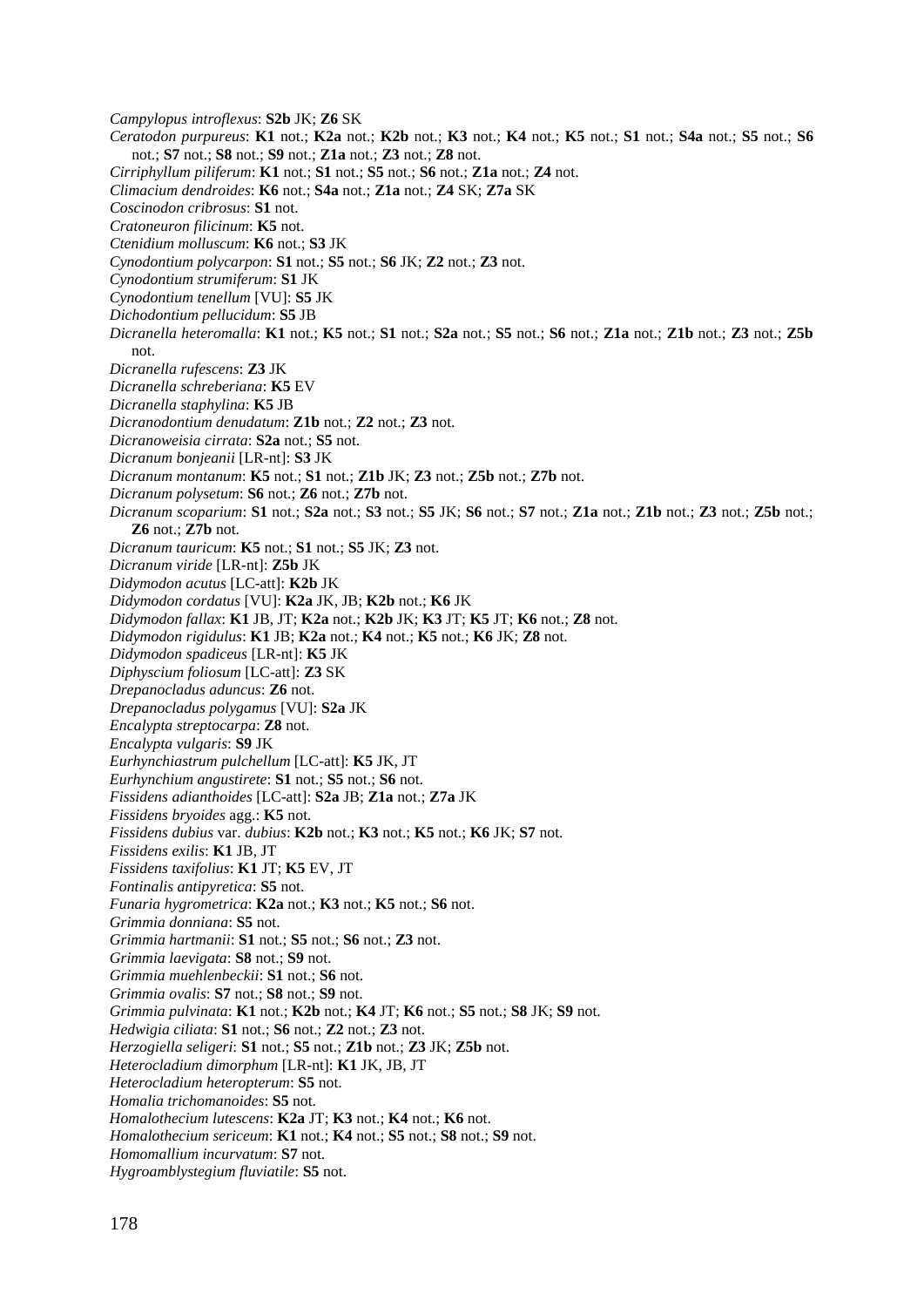*Hylocomium splendens*: **S5** not. *Hypnum andoi*: **K1** JT; **K5** not.; **S5** not.; **S6** not.; **Z3** JK; **Z5b** not. *Hypnum cupressiforme* Hedw. s.l.: **Z3** not.; **S6** JK *Hypnum cupressiforme* var. *cupressiforme*: **K1** not.; **K2a** not.; **K3** not.; **K5** not.; **K6** not.; **S1** not.; **S5** not.; **S6** not.; **S7** not.; **S8** not.; **S9** not.; **Z1b** not.; **Z8** not. *Hypnum cupressiforme* var. *lacunosum*: **K6** JB *Hypnum jutlandicum*: **S1** not. *Hypnum pallescens* [LC-att]: **K5** EV, JB, JT, EM; **Z1b** not.; **Z5b** JK *Isothecium alopecuroides*: **K5** not.; **S1** not.; **S5** not.; **S6** not.; *Isothecium alopecuroides*: **Z5b** not. *Leptodictyum riparium*: **K5** EV, JK *Leskea polycarpa*: **K1** JT; **K2a** not.; **K2b** not. *Leucobryum glaucum*: **S1** not.; **Z7b** not. *Leucodon sciuroides*: **K1** not. *Microbryum curvicollum* [LC-att]: **K2a** JB, JT; **K2b** JT; **K6** JK *Mnium hornum*: **K5**; **S1** not.; **S2a** not.; **S5** not.; **S6** not.; **Z1b** not.; **Z3** not. *Mnium marginatum*: **K5** EM *Mnium stellare*: **S5** not.; **Z8** not. *Orthodontium lineare*: **K5** not.; **S1** not.; **Z7b** not. *Orthotrichum affine* var. *affine*: **K1** not.; **K2a** not.; **K3** not.; **K5** not.; **S5** not. *Orthotrichum anomalum*: **K1** not.; **K2a** JT; **K2b** not.; **K6** not.; **S5** not. *Orthotrichum diaphanum*: **K1** not.; **K2a** JT; **K4** not.; **S5** not. *Orthotrichum pumilum*: **K1** JT; **K2a** not.; **S5** not. *Orthotrichum speciosum*: **K5** not.; **S1** not.; **S5** not. *Oxyrrhynchium hians* var. *hians*: **K1** not.; **K3** not.; **K4** not.; **K5** not.; **K6** not.; **S5** not.; **Z8** not. *Oxyrrhynchium hians* var. *rigidum* (Boulay) Ochyra & Żarnowiec: **K1** JB, JT; **K3** not.; **K5** not.; **K6** JK *Oxyrrhynchium schleicheri*: **Z8** not. *Oxyrrhynchium speciosum* [LC-att]: **S5** JK *Oxystegus tenuirostris* [LC-att]: **S5** not. *Paludella squarrosa* [EN]: **Z4** JK *Paraleucobryum longifolium*: **S1** not.; **S5** not.; **S6** not.; **Z1b** not.; **Z2** not.; **Z3** not.; **Z5a** not.; **Z5b** not. *Philonotis caespitosa* [LC-att]: **Z1a** JK; **Z4** not.; **Z5a** not. *Philonotis fontana*: **Z1a** not.; **Z4** SK *Physcomitrium pyriforme*: **K5** EV, JT *Plagiomnium affine*: **K2b** JT; **K5** not.; **K6** not.; **S1** not.; **S4a** not.; **S5** not.; **S6** not.; **S7** not.; **S8** not.; **Z1b** not.; **Z8** not. *Plagiomnium cuspidatum*: **K1** not.; **K2b** JT; **K5** not.; **S1** not.; **S5** not.; **S6** not.; **S7** not.; **Z8** not. *Plagiomnium elatum* [LC-att]: **S4a** not.; **Z1a** not.; **Z7a** not. *Plagiomnium ellipticum* [LC-att]: **Z1a** not.; **Z4** not. *Plagiomnium medium* [LR-nt]: **Z1b** JK *Plagiomnium rostratum*: **K1** JT, EM; **K5** not.; **Z8** not. *Plagiomnium undulatum*: **K1** JT; **K3** not.; **K5** not.; **K6** not.; **S5** not.; **S6** not.; **Z1b** not. *Plagiothecium cavifolium*: **K1** not.; **K5** JT; **S5** not. *Plagiothecium curvifolium*: **S1** not.; **S6** not.; **Z1b** not.; **Z3** not.; **Z5b** not. *Plagiothecium denticulatum* var. *denticulatum*: **K5** not.; **S1** not.; **S4a** not.; **S5** not.; **Z1a** not.; **Z7a** not.; **Z7b** not. *Plagiothecium laetum*: **K1** not.; **Z2** not.; **Z3** not.; **Z5b** not. *Plagiothecium nemorale*: **S6** not. *Plagiothecium succulentum* agg.: **Z1b** not.; **Z5b** not.; **Z8** not. *Plagiothecium undulatum*: **S5** not.; **Z5a** SK *Platygyrium repens*: **K1** not.; **K5** not. *Pleuridium subulatum*: **K1** EV, JK, JT *Pleurozium schreberi*: **S1** not.; **S4a** not.; **S5** not.; **S6** not.; **S7** not.; **Z3** not.; **Z5b** not.; **Z6** not.; **Z7b** not. *Pogonatum aloides*: **Z5b** not. *Pohlia camptotrachela* [LC-att]: **Z5a** EV *Pohlia cruda*: **S1** not. *Pohlia nutans* subsp. *nutans*: **K1** not.; **K5** not.; **S1** not.; **S2a** not.; **S3** JK; **S4a** not.; **S5** JK; **S6** not.; **Z1a** not.; **Z3** not.; **Z5b** not.; **Z6** not.; **Z7a** not.; **Z7b** not. *Pohlia wahlenbergii*: **K1** not.; **K5** JK; **Z3** not.; **Z5a** not. *Polytrichastrum alpinum*: **S5** JK; **S6** not. *Polytrichum commune*: **S2a** not.; **S2b** not.; **S3** not.; **S4a** not.; **Z1a** not.; **Z4** not.; **Z6** not.; **Z7a** not.; **Z7b** not.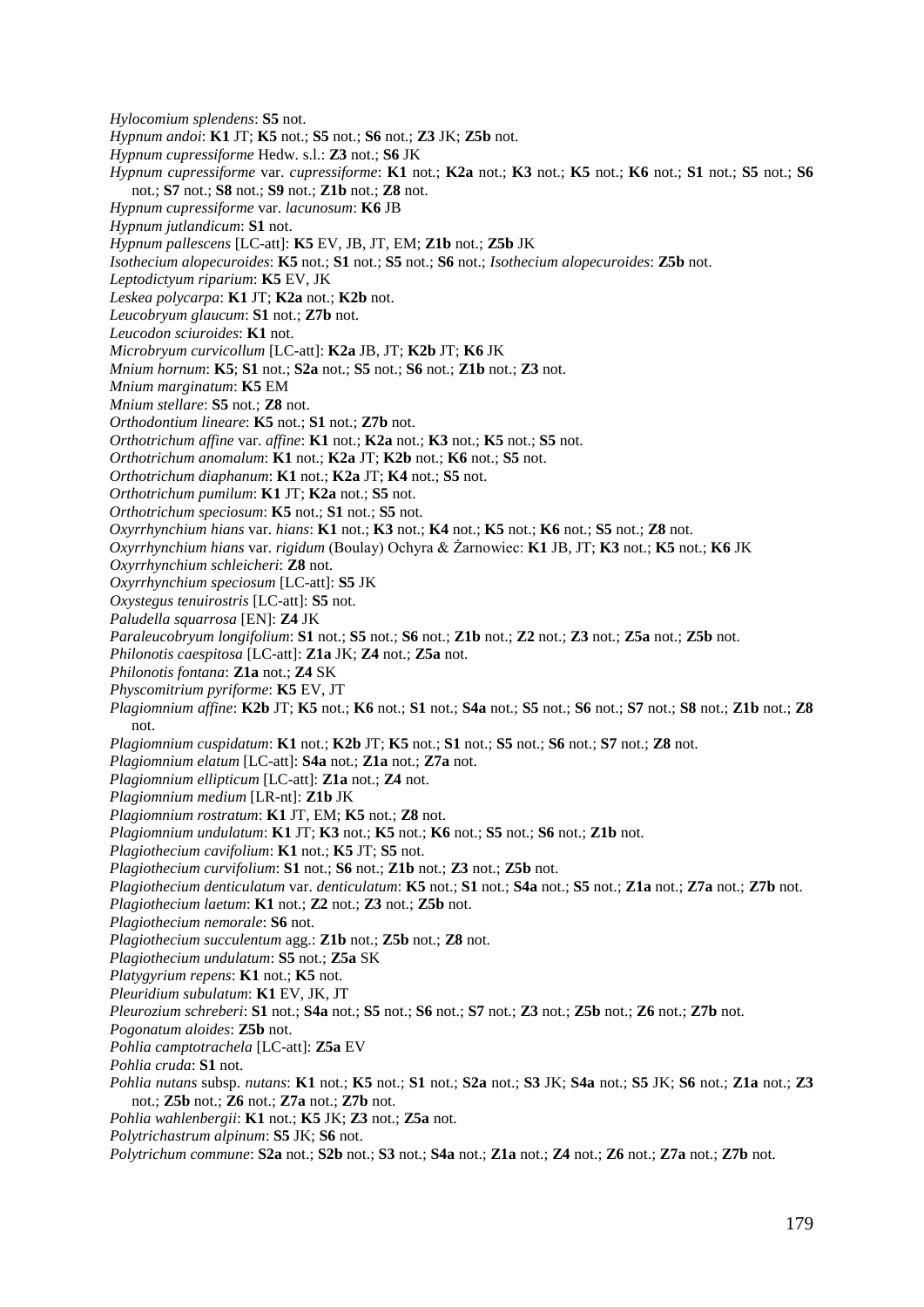*Polytrichum formosum*: **K1** not.; **K5** not.; **S1** not.; **S2a** not.; **S5** not.; **S6** not.; **Z1a** not.; **Z1b** not.; **Z2** not.; **Z3** not.; **Z5a** not.; **Z5b** not.; **Z6** not. *Polytrichum juniperinum*: **S5** not.; **S6** not.;: **Z3** not. *Polytrichum longisetum*: **Z2** JK *Polytrichum pallidisetum* [LC-att]: **Z2** JK; **Z3** JK *Polytrichum piliferum*: **S1** not.; **S6** not.; **S7** not.; **S8** not.; **S9** not.; **Z3** not. *Polytrichum strictum*: **Z7b** not. *Pseudocampylium radicale* [LC-att]: **S4b** not.; **Z1a** not.; **Z7a** not. *Pseudoleskeella nervosa*: **K1** not.; **K2a** JT; **K2b** not.; **K5** not.; **S1** not.; **Z8** not. *Pseudoscleropodium purum*: **K6** not. *Pseudotaxiphyllum elegans*: **Z3** not. *Pterigynandrum filiforme*: **K2a** not.; **K2b** not.; **K5** not.; **S1** not.; **Z5b** not. *Pterygoneurum lamellatum* [EN]: **K2a** JK, JT; **K2b** JK, JT; **K3** JK, JT *Pterygoneurum ovatum*: **K1** not.; **K2a** JK, JB, JT; **K2b** JK, EV; **K3** JK, JT; **K4** not.; **K6** not. *Pterygoneurum subsessile* [VU]: **K2a** JK, JB; **K2b** JK *Pylaisia polyantha*: **K1** not.; **K2a** JT; **S5** not. *Racomitrium fasciculare*: **S6** JB *Racomitrium heterostichum*: **S1** not.; **S5** not.; **S6** not. *Racomitrium lanuginosum*: **S5** not.; **S6** JK *Racomitrium microcarpon*: **S6** not. *Rhizomnium* cf. *magnifolium*: **Z1a** JK *Rhizomnium punctatum*: **S1** not.; **S5** not.; **S6** not.; **Z1a** not.; **Z3** not.; **Z5b** not. *Rhodobryum roseum*: **Z1b** not. *Rhynchostegium megapolitanum* [VU]: **K2a** JK, JT; **K6** JK *Rhynchostegium murale*: **K1** JT; **Z8** EV *Rhynchostegium riparioides*: **S5** not. *Rhytidiadelphus loreus*: **Z3** SK; **Z5a** not. *Rhytidiadelphus squarrosus*: **S1** not.; **S4a** not.; **S6** not.; **Z1a** not.; **Z4** not.; **Z7a** not. *Rhytidiadelphus triquetrus*: **K3** not.; **K6** not.; **Z8** SK *Rhytidium rugosum*: **K6** not. *Sanionia uncinata*: **S1** not.; **S5** not.; **Z3** not.; **Z5b** not.; **Z7b** not. *Sarmentypnum exannulatum*: **S2a** not.; **S4a** not.; **Z4** not.; **Z7a** not. *Schistidium apocarpum*: **S5** not. *Schistidium crassipilum*: **K1** not.; **K2b** not.; **K4** JT; **K6** JK; **S8** not.; **Z8** not. *Schistidium helveticum* [LC-att]: **S9** not. *Sciuro-hypnum curtum*: **Z1b** not.; **Z3** not.; **Z5b** not.; **Z7b** not. *Sciuro-hypnum plumosum*: **S5** not. *Sciuro-hypnum populeum*: **K4** not.; **K5** not.; **S1** not.; **S5** not.; **S6** not.; **S7** not.; **Z5b** not.; **Z8** not. *Sciuro-hypnum reflexum*: **S1** not.; **S5** not.; **S6** not.; **Z1b** not.; **Z3** not.; **Z5b** not. *Sciuro-hypnum starkii*: **Z3** not. *Scorpidium cossonii* [LR-nt]: **S3** JK; **Z1a** not. *Scorpidium scorpioides* [EN]: **S2a** JK; **S3** JK *Sphagnum angustifolium* [LC-att]: **Z1a** not.; **Z7b** not. *Sphagnum auriculatum*: **S2b** not. *Sphagnum capillifolium*: **Z7b** not. *Sphagnum contortum* [LR-nt]: **S2a** JB; **Z1a** not.; **Z4** not.; **Z7a** not. *Sphagnum cuspidatum*: **S2b** JB; **Z6** not. *Sphagnum fallax*: **S2a** not.; **S2b** JK; **Z1a** not.; **Z6** not.; **Z7b** not. *Sphagnum fimbriatum*: **S2a** not.; **S4a** not.; **Z7b** not. *Sphagnum flexuosum*: **S2a** not.; **S2b** not.; **S3** not.; **S4a** not.; **Z4** SK; **Z6** not.; **Z7a** not.; **Z7b** not. *Sphagnum girgensohnii*: **S1** not.; **Z6** not.; **Z7b** not. *Sphagnum magellanicum*: **S2b** not.; **Z7b** not. *Sphagnum palustre*: **Z4** SK *Sphagnum papillosum*: **S2a** TS; **S2b** TS; **S3** not.; **Z4** not.; **Z6** not.; **Z7b** not. *Sphagnum quinquefarium*: **S6** not. *Sphagnum riparium*: **Z5a** not. *Sphagnum rubellum*: **S2b** not.; **Z7b** not. *Sphagnum russowii*: **Z6** not.; **Z7b** not. *Sphagnum squarrosum*: **Z1a** not.; **Z5a** not. *Sphagnum subnitens* [LC-att]: **S2a** JK; **S3** not.; **S4a** JK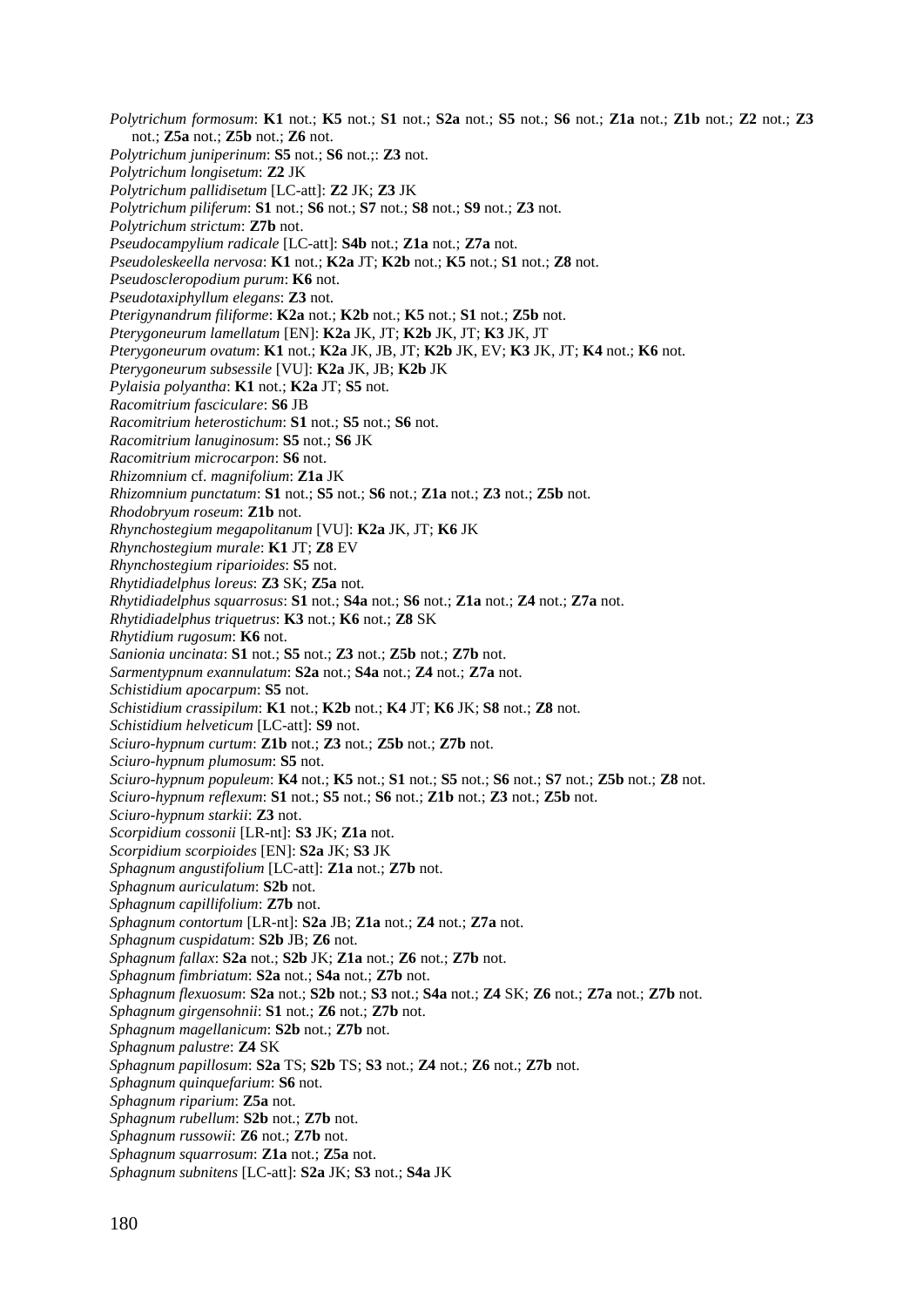*Sphagnum subsecundum*: **Z4** SK *Sphagnum tenellum*: **S2b** JB *Sphagnum teres*: **S3** not.; **S4a** not.; **Z1a** not.; **Z4** SK; **Z7a** not. *Sphagnum warnstorfii* [LC-att]: **Z1a** not.; **Z4** JK, SK; **Z7a** not. *Straminergon stramineum*: **S2a** not.; **S4a** not.; **Z1a** not.; **Z4** SK; **Z7a** not. *Streblotrichum convolutum*: **K1** not.; **K2a** not.; **K2b** not.; **K5** not.; **K6** not.; **S9** not.; **Z8** not. *Syntrichia* cf. *calcicola*: **K1** not. *Syntrichia papillosa*: **K2a** not.; **K5** not. *Syntrichia ruralis* var. *ruralis*: **K2a** not.; **K4** JT; **S5** not.; **S7** not.; **S8** not.; **S9** not.; **Z8** not. *Syntrichia virescens*: **K1** JT; **K2a** JB; **K4** cf; **K5** not. *Taxiphyllum wissgrillii*: **S5** JK *Tetraphis pellucida*: **S1** not.; **S2a** not.; **S5** not.; **S6** not.; **Z2** not.; **Z3** not.; **Z5a** JK; **Z5b** not.; **Z6** not.; **Z7b** not. *Tetraplodon angustatus* [VU]: **S5** JK *Tetraplodon mnioides* [VU]: **S6** JK *Thamnobryum alopecurum*: **S5** not. *Thuidium assimile*: **K3** not.; **K6** not.; **Z7a** not. *Thuidium recognitum*: **Z4** not.; **Z7a** EV *Thuidium tamariscinum*: **K5** not.; **S5** not.; **S6** not.; **Z1b** not.; **Z5a** not. *Tomentypnum nitens* [LR-nt]: **Z1a** not.; **Z4** JK, SK; **Z7a** JK *Tortella inclinata*: **Z8** not. *Tortella tortuosa*: **K6** JK; **S8** not.; **S9** not.; **Z8** not. *Tortula acaulon* var. *acaulon*: **K1** JT; **K2a** not.; **K3** JK *Tortula caucasica*: **K2b** JB; **K3** not.; **S5** JK; **S9** JK *Tortula lindbergii*: **K2a** JB, JT; **K2b** JK, JT; **K3** not.; **K4** JT; **K6** JK *Tortula muralis* var. *muralis*: **K1** not.; **K2a** not.; **K2b** not.; **K4** not.; **K6** not.; **S5** not.; **S8** not.; **S9** not.; **Z8** not. *Tortula protobryoides* [LC-att]: **K2b** EV JK *Tortula subulata*: **K1** not.; **K5** JT *Trichodon cylindricus*: **K1** not. *Trichostomum crispulum* var. *crispulum* [LC-att]: **K2b** EV, JK; **K3** EM; **K6** JK; **S9** not. *Ulota bruchii*: **S5** not. *Ulota sp.*: **K5** not. *Warnstorfia fluitans*: **S2b** JB; **Z6** not. *Weissia brachycarpa*: **K5** EV; **K6** JK, EV; **S9** JK *Weissia condensa*: **S8** not. *Weissia fallax* [LC-att]: **K6** cf. *Weissia longifolia*: **K6** not.; **S9** JK

# **Summarization of the records**

|                  | number of recorded taxa | number of red-listed taxa | number of attention list |
|------------------|-------------------------|---------------------------|--------------------------|
|                  |                         |                           | taxa                     |
| České středohoří | 87                      |                           |                          |
| Žďárské vrchy    | 74                      |                           |                          |
| Hodonín region   | 33                      |                           | 10                       |

## **Commented records**

The coordinates of the localities are given as UTM projection of S-1942 datum in the M33 zone (with false easting of +3500 km corresponding to the 15th meridian).

#### *Aneura maxima*

− Sklené: nature reserve Olšina u Skleného, 1 km NNE of the village, S part of the alder carr in the E part of the reserve, E3573.358, N5498.934, 730 m, Kučera 15438 (CBFS).

The first record of the recently discovered liverwort in the region of Žďárské vrchy Mts. The only other East Bohemian record originates from the sandstone rock area of Maštale, about 25 km to the NNE (Kučera & Košnar 2006).

#### *Cephalozia macrostachya*

− Doksy: nature reserve Swamp, northern open part, E 3476.59 N 5605.641, 266 m, poor fen; half-shaded base of a small pine, Kučera 15054 (CBFS)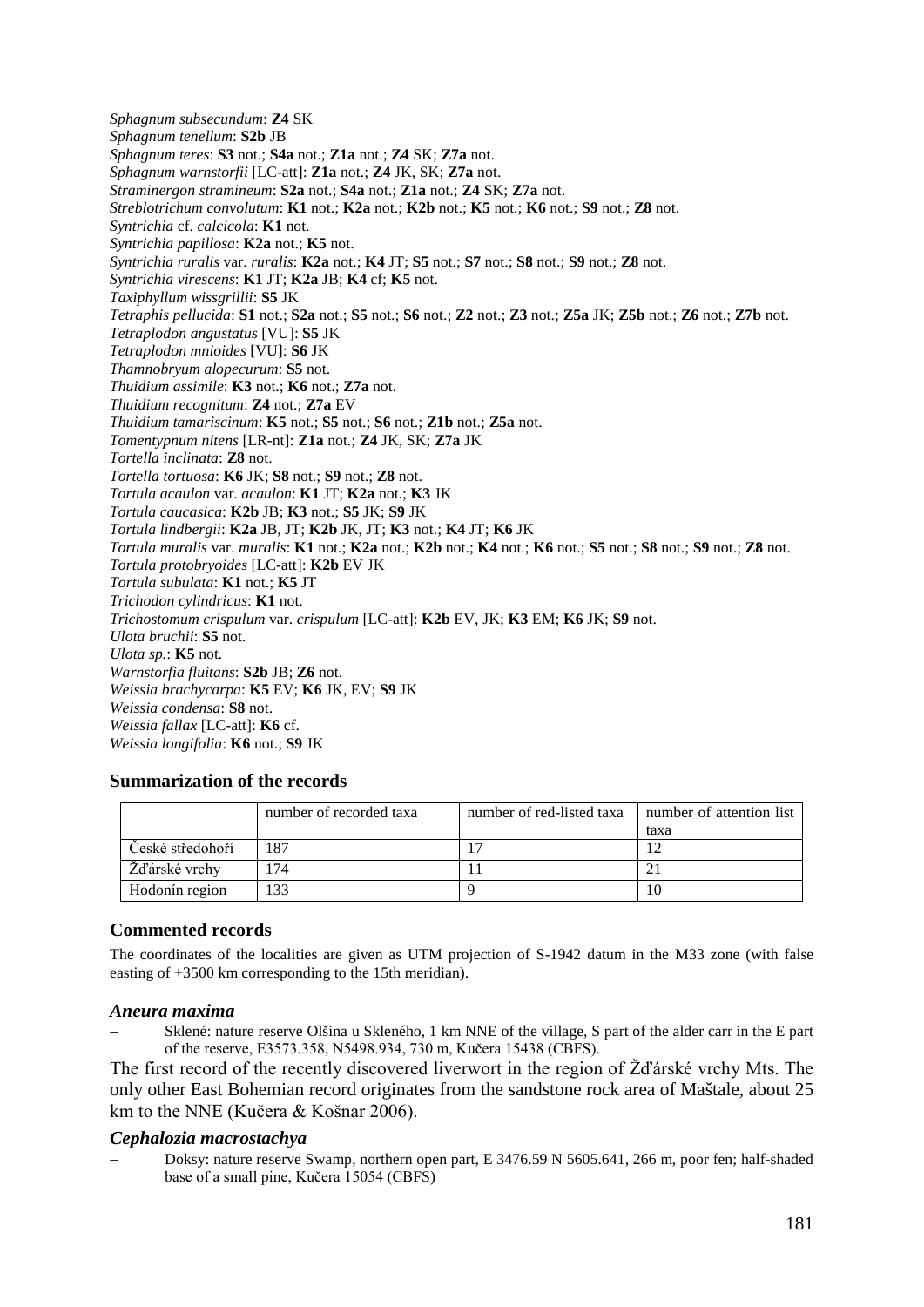Verification of the 2001 record at the locality (Váňa & Kučera 2002).

# *Cephaloziella elachista*

− Radostín: nature reserve Dářko, Padrtiny, northern part of the *Pinus rotundata* bog, E 3563.173 N 5501.551, 620 m, base of a *Sphagnum* hummock, Kučera 15454 (CBFS)

To date, this liverwort has been recorded only extremely rarely with most of the records from the mires of the Krušné hory Mts (cf. Duda 1974). The only other published record from the region is the one from surrounding of Drnovec near Cvikov in North Bohemia; relatively large population of the hepatic was found by the first author in 2001 in the rich fen of the nature reserve Břehyně-Pecopala, not visited during the Spring 2012 course but occurring in the same region.

## *Odontoschisma sphagni*

− Doksy: nature reserve Swamp, northern open part, E 3476.604 N 5605.618, 266 m, poor fen; halfshaded base of a small pine, Kučera 15053 (CBFS)

Verification of the 2001 record at the locality (Váňa & Kučera 2002). Other published Czech occurrences include only the bogs of the Krušné hory Mts (Volárna, Brumiště; Mudrová 2006) and a bog in the Jizerské hory Mts (Černá jezírka; Váňa 2009).

## *Riccardia chamedryfolia*

− Doksy: southern bank of the inlet of Máchovo jezero pond north of the camping site Klůček, littoral, E 3476.19-21, N 5605.23-25, 266 m, wet rich fen, Kučera 15048-9 (CBFS)

Rare species, which recent distribution is, however, insufficiently known. The only other recent record from the region has been published from the Peklo valley near Česká Lípa (Buryová 2003).

## *Sphenolobus saxicola*

- − Úštěk, Konojedy: Bobří soutěska valley, scree at the N slope of the Starosti hill ca. 1.0 km ESE of the entrance rocks beneath Loučky settlement, ca. 120 m above the brook, E 3454.603 N 5614.062, ca. 450 m, shaded mossy face of the basaltoid scree boulders, Kučera 15070 (CBFS)
- − Valkeřice: Kamenec hill, northern side, boulder scree ca. 410 m NNE-NE of the summit, E 3454.647 N 5619.726, ca. 340 m, half-shaded basaltoid scree boulders, Kučera 15074 (CBFS)

Verification of the records at two of the four known localities in the region (Němcová 2000). The liverwort grows here in rather extensive populations, while the other historical occurrences in the country (Jizerské hory and Krkonoše Mts; Váňa 1983) seem to have vanished.

## *Aloina aloides* **var.** *ambigua*

− Čejkovice: vineyards 1.25 km NE of the castle, E 3643.723 N 5421.82, 230 m, base-rich bare soil, Kučera 15598 (CBFS)

Characteristic, although rare species of base-rich soils in our warmest regions; other recent records also originate from South Moravia (Pouzdřany, Klentnice; Kučera 2005).

# *Bryum funkii*

− Čejč: clay cliffs 0.8 km ESE of the church, WNW of the nature reserve 'Výchoz', E 3645.089 N 5425.144, ca. 190 m, clay cliffs above the road, SE-exposed, Kučera 15584 (CBFS)

The species was historically recorded from relatively numerous localities in limestone regions (surroundings of Prague, Brno, limestones of Krkonoše foothills, montane base-rich substrates in the Hrubý Jeseník Mts; Podpěra 1960) but no collection has been made since 1949. Only scattered plants were seen at the recent locality.

## *Campylophyllum halleri*

Studnice: disused limestone quarry ca. 0.6 km SSE of the village, E 3579.283 N 5497.162, 785 m, NE facing limestone rocks, nearly vertical, little shaded, Kučera 15456 (CBFS)

Surprising record of a montane calciphilous moss. Previous known occurrences in the Czech Republic are all situated in our highest northern Sudeten mountains (Krkonoše, Hrubý Jeseník). The population at the site is very small and potentially highly threatened.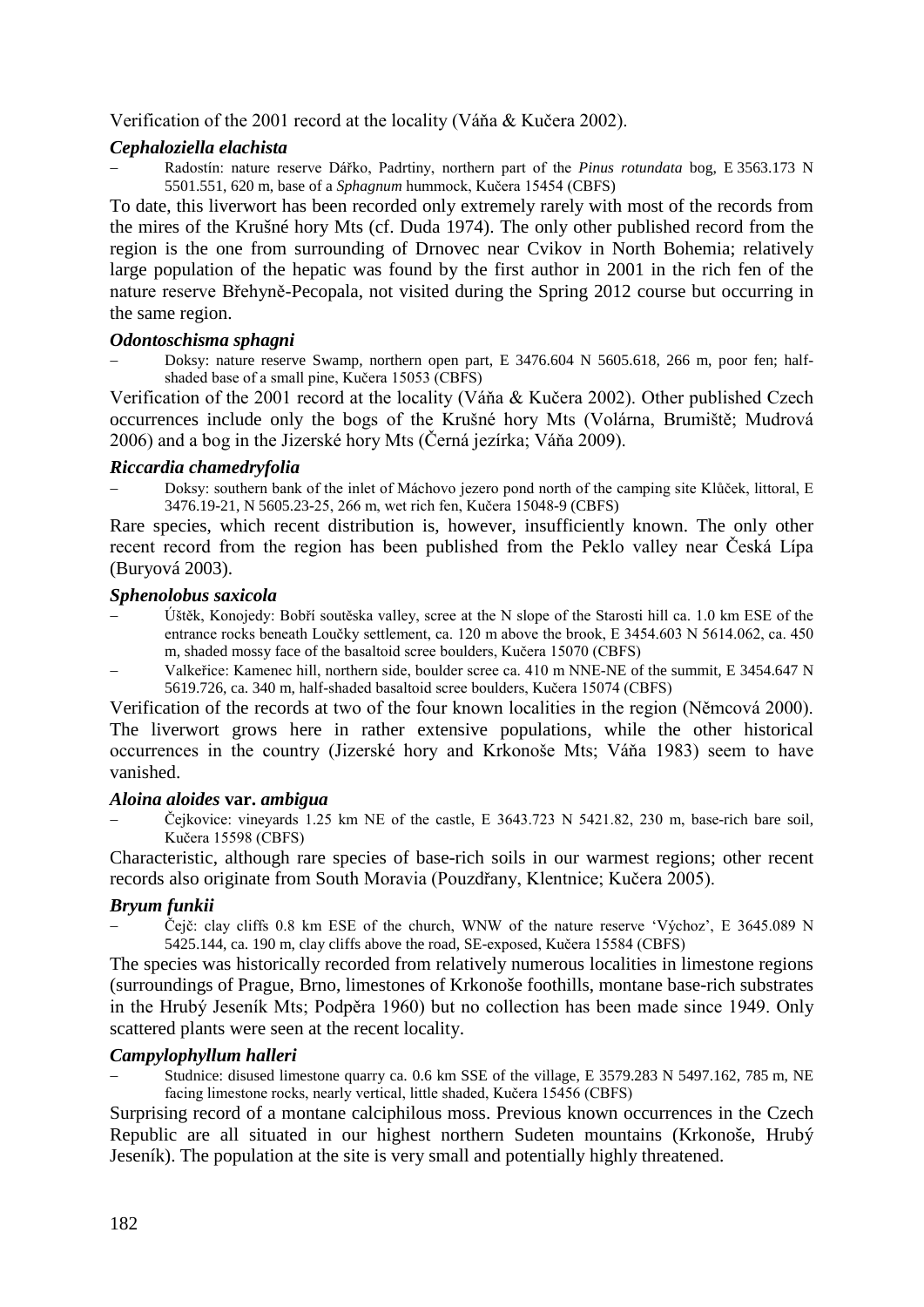## *Cynodontium tenellum*

− Úštěk, Konojedy: Bobří soutěska valley, scree at the N slope of the Starosti hill ca. 1.0 km ESE of the entrance rocks beneath Loučky, ca. 140 m above the brook, E 3454.609 N 5614.033, ca. 460 m, shaded mossy face of the basaltoid scree boulders, Kučera 15072 (CBFS).

Rare species throughout the country, with more records from the High Sudeten Mts and the inversion gorges of sandstone labyrinth of North Bohemia. Interestingly, the species has not been recorded during the thorough survey of the screes of České středohoří highlands (Němcová 2000).

# *Drepanocladus polygamus*

− Doksy: southern bank of the inlet of Máchovo jezero pond north of the camping site Klůček, littoral, E 3476.207 N 5605.232, 266 m, wet rich fen, Kučera 15045 (CBFS)

Rare species of rich fens, which nevertheless probably occurs at more sites in the region  $- a$ large population has also been recorded by the first author in 2001 in the nature reserve Břehyně-Pecopala and the population has been monitored by Štechová since 2009.

## *Pterygoneurum lamellatum*

- − Čejč: clay cliffs 0.8 km ESE of the church, WNW of the nature reserve 'Výchoz', E 3645.089 N 5425.144, ca. 190 m, clay cliffs above the road, SE-exposed, Kučera 15581 (CBFS)
- − Čejč: nature reserve 'Výchoz' clay cliffs 1.07 km ESE of the church, E 3645.252 N 5424.951, SEexposed clay cliffs, Kučera 15587 (CBFS), J. Tkáčiková s. n. (VM)
- − Čejč: nature reserve 'Špidláky', 1.48 km ESE of the church, SE part of the reserve, E 3645.507 N 5424.615, 200 m, low SW-exposed clay wall, Kučera 15594 (CBFS), J. Tkáčiková s. n. (VM)
- − Čejkovice: vineyards 1.25 km NE of the castle, E 3643.723 N 5421.82, 230 m, base-rich bare soil, Kučera 15597 (CBFS), J. Tkáčiková s. n. (VM)

Another typical yet rare representative of abs-rich soil, and particularly loess walls, in our warmest regions. Recent records include only Popice near Hustopeče and Přímětice near Znojmo in South Moravia (Musil et al. 2010). The above listed sites supported quite large populations.

## *Rhynchostegium megapolitanum*

- − Čejč: clay cliffs 0.8 km ESE of the church, WNW of the nature reserve 'Výchoz', E 3645.084 N 5425.152, ca. 190 m, in the grass on the cliffs, Kučera 15579 (CBFS).
- − Čejč: nature reserve 'Výchoz' clay cliffs 1.07 km ESE of the church, E 3645.252 N 5424.951, in the grass beneath the cliffs, Kučera 15586 (CBFS), J. Tkáčiková s. n. (VM).
- − Kurdějov: nature reserve Kamenný vrch, 1 km NW of the village, NW part of the reserve ca. 150 m NW of the summit part, E 3628.366 N 5427.571, 320 m, NE slope, steppic communities, in the grass, Kučera 15603 (CBFS).

Current distribution of this thermophilous species is not well known but probably *R. megapolitanum* is not very rare and under serious threat at suitable biotopes. In southern Moravia, recent records include the surroundings of Znojmo (Dřevojan 2012), Mikulov (Kučera 2006) and Pouzdřany (Kučera 2005).

## *Scorpidium scorpioides*

- − Doksy: southern bank of the inlet of Máchovo jezero pond north of the camping site 'Klůček', littoral, E 3476.207 N 5605.232, 266 m, wet rich fen, Kučera 15046 (CBFS)
- − Doksy: 'Baronský rybník' earlier fishpond E of Konvalinkový vrch hill, E 3473.369 N 5608.114, 260 m, wet rich fen, Kučera 15057 (CBFS)

Verification of the localities, listed in Štechová et al. (2010). The region supports most of the large and viable populations of the species in the country.

## *Tetraplodon angustatus*

− Úštěk, Konojedy: Bobří soutěska valley, scree at the N slope of the Starosti hill ca. 1.0 km ESE of the entrance rocks beneath Loučky, ca. 100 m above the brook, E 3454.598 N 5614.074, ca. 450 m, shaded mossy face of the basaltoid scree boulders, Kučera 15069 (CBFS).

Verification of the locality published by Němcová (2000); the nearby screes of Binov hill in the same valley and the screes of Kolný hill are the other known localities in the České Středohoří highlands.